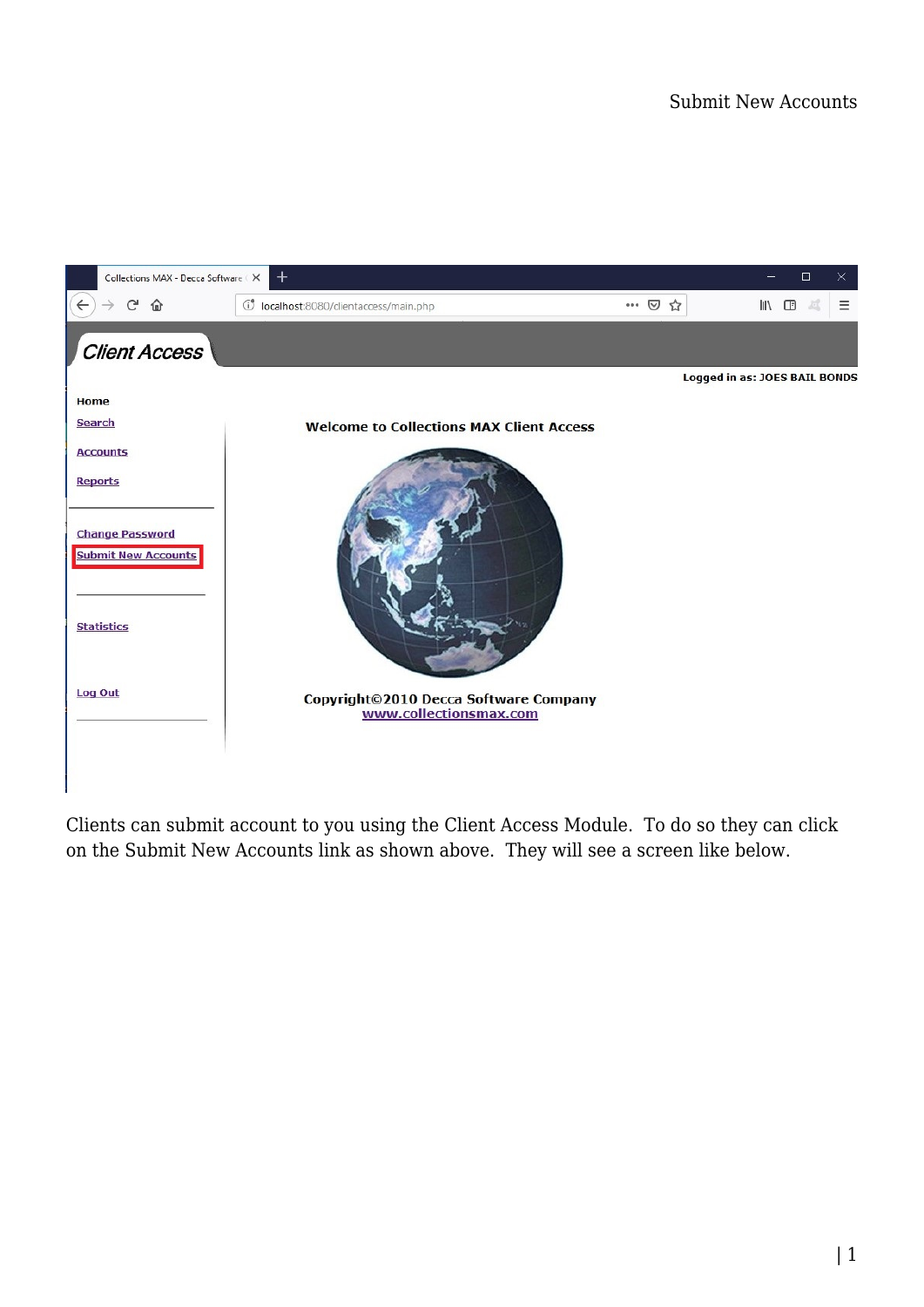| $\,{}^+$<br>Collections MAX - Decca Software X |                                                                                                                                      |                                               |                   |  |                            |                               | $\Box$ | ×. |
|------------------------------------------------|--------------------------------------------------------------------------------------------------------------------------------------|-----------------------------------------------|-------------------|--|----------------------------|-------------------------------|--------|----|
| G<br>$\leftarrow$<br>⋒                         | (i) localhost:8080/clientaccess/submitaccounts.php<br>圓                                                                              |                                               |                   |  | $\cdots$ $\heartsuit$<br>☆ | <b>III</b>                    | ◫      | Ξ  |
| <b>Client Access</b>                           |                                                                                                                                      |                                               |                   |  |                            |                               |        |    |
| <b>Home</b>                                    |                                                                                                                                      |                                               |                   |  |                            | Logged in as: JOES BAIL BONDS |        |    |
| <b>Search</b>                                  |                                                                                                                                      | Please use this form to upload your placement |                   |  |                            |                               |        |    |
| <b>Accounts</b>                                |                                                                                                                                      | files to our secure server.                   |                   |  |                            |                               |        |    |
| <b>Reports</b>                                 | Allowed Types: *.pdf, *.zip, *.doc, *.csv, *.xls, *.xlsx<br>Max size per file: 10000kb.<br>Max size for all files combined: 20000kb. |                                               |                   |  |                            |                               |        |    |
|                                                | <b>Select File:</b>                                                                                                                  | Browse                                        | No file selected. |  |                            |                               |        |    |
| <b>Change Password</b>                         | <b>Select File:</b>                                                                                                                  | Browse                                        | No file selected. |  |                            |                               |        |    |
| <b>Submit New Accounts</b>                     | <b>Select File:</b>                                                                                                                  | Browse                                        | No file selected. |  |                            |                               |        |    |
|                                                | <b>Select File:</b>                                                                                                                  | Browse                                        | No file selected. |  |                            |                               |        |    |
|                                                | <b>Select File:</b>                                                                                                                  | Browse                                        | No file selected. |  |                            |                               |        |    |
| <b>Statistics</b>                              |                                                                                                                                      | Upload File(s)                                | <b>Reset Form</b> |  |                            |                               |        |    |
|                                                |                                                                                                                                      |                                               |                   |  |                            |                               |        |    |
| <b>Log Out</b>                                 |                                                                                                                                      |                                               |                   |  |                            |                               |        |    |
|                                                |                                                                                                                                      |                                               |                   |  |                            |                               |        |    |

A client can click one of the Browse buttons and select the file he wants to upload. It can be a .pdf, .zip, .doc, .csv, .xls, or .xlst file.

Then they click the Upload files button to submit them. A client can upload up to 5 different files using this form.

If your email is setup correctly you will receive an email notification like below when a client submits a file.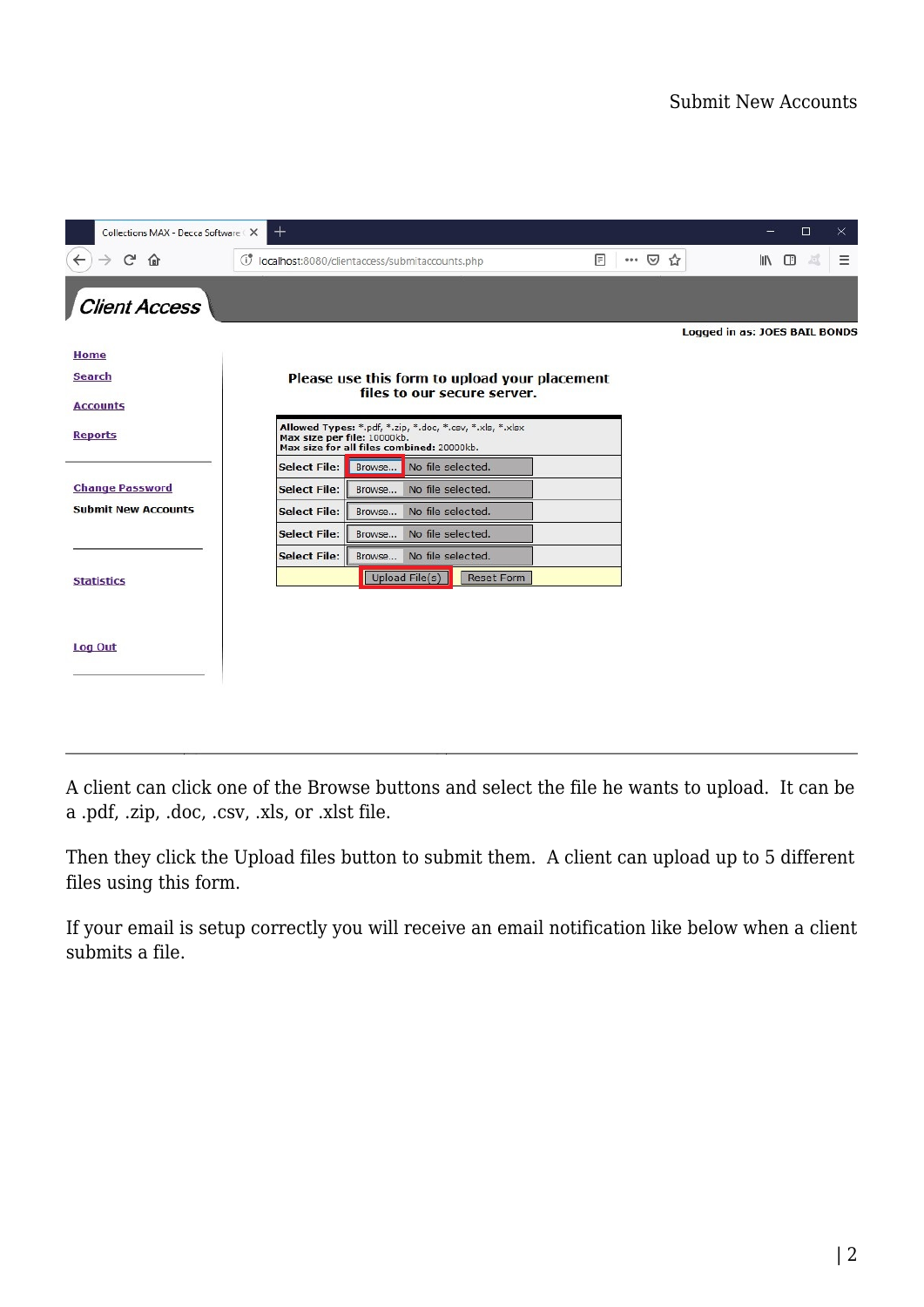From collectionsmax.com Subject New placement file received from JOES BAIL BONDS To collectionsmax.com DKIM Valid (Signed by collectionsmax.com)

You have received placements from JOES BAIL BONDS in the Collections MAX Client Access Module. The files for this client that was submitted are listed below.

invoice.pdf

To access your filemanager please go to http://localhost/protected/ and enter your username and password.

Regards, Decca Software Company

## **Retrieving uploaded files.**

You can retrieve uploaded files two ways……remotely or from the server itself.

**To retrieve the files remotely** you can either click on the link in the email you received from the client access module or need to go to the protected folder of the url. Take a look at our sample url below (your url will most likely be different)

http://localhost:8080/clientaccess/submitaccounts.php

Change the clientaccess part to protected and remove everything else so you get

http://localhost:8080/**protected/**

and hit enter. You will either see a prompt to access the folder (if the Decca Software